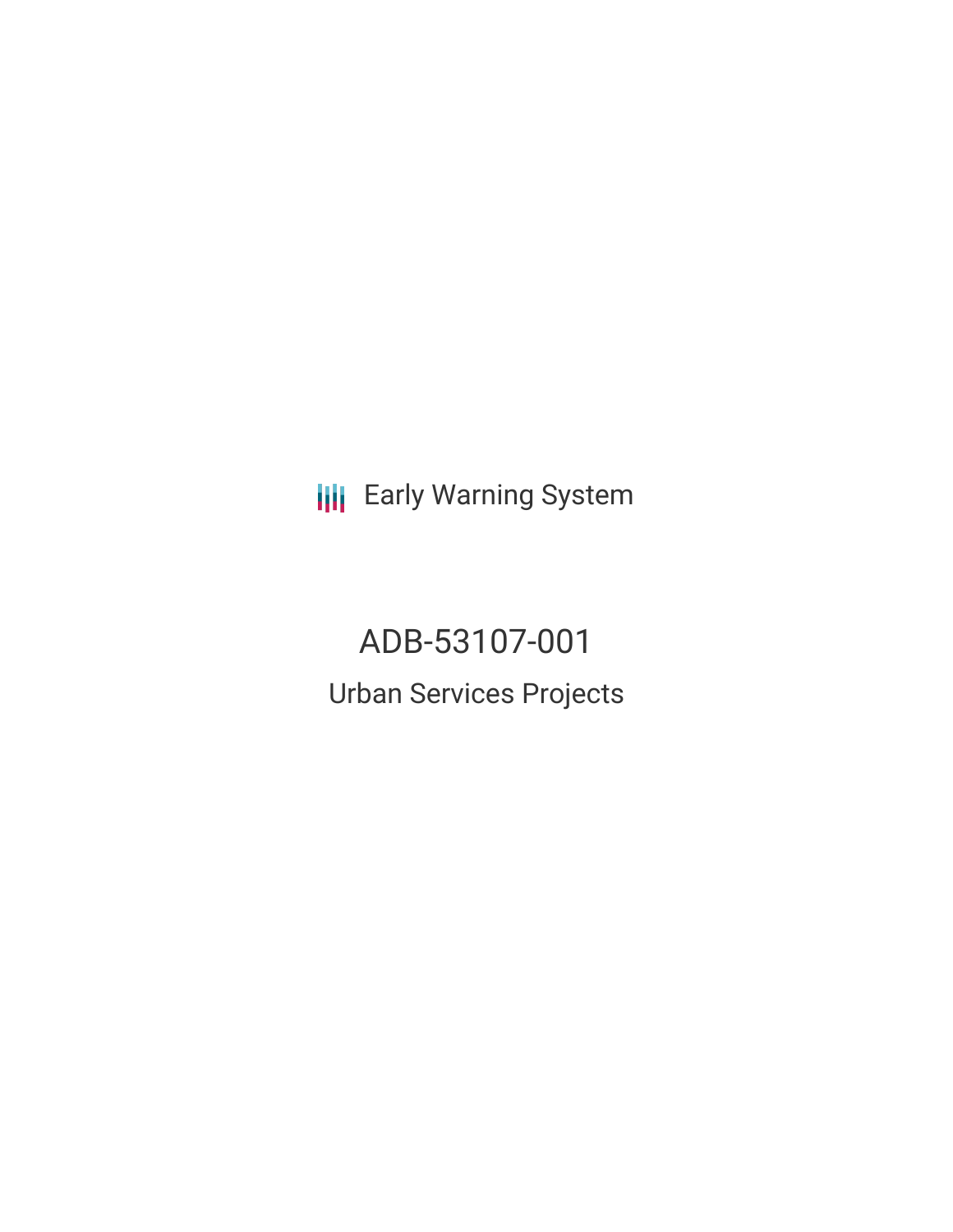## **Quick Facts**

| <b>Countries</b>               | Uzbekistan                            |
|--------------------------------|---------------------------------------|
| <b>Financial Institutions</b>  | Asian Development Bank (ADB)          |
| <b>Status</b>                  | Approved                              |
| <b>Bank Risk Rating</b>        | U                                     |
| <b>Voting Date</b>             | 2019-09-20                            |
| <b>Sectors</b>                 | Infrastructure, Technical Cooperation |
| <b>Investment Type(s)</b>      | Loan                                  |
| <b>Investment Amount (USD)</b> | \$15.00 million                       |
| <b>Loan Amount (USD)</b>       | \$15.00 million                       |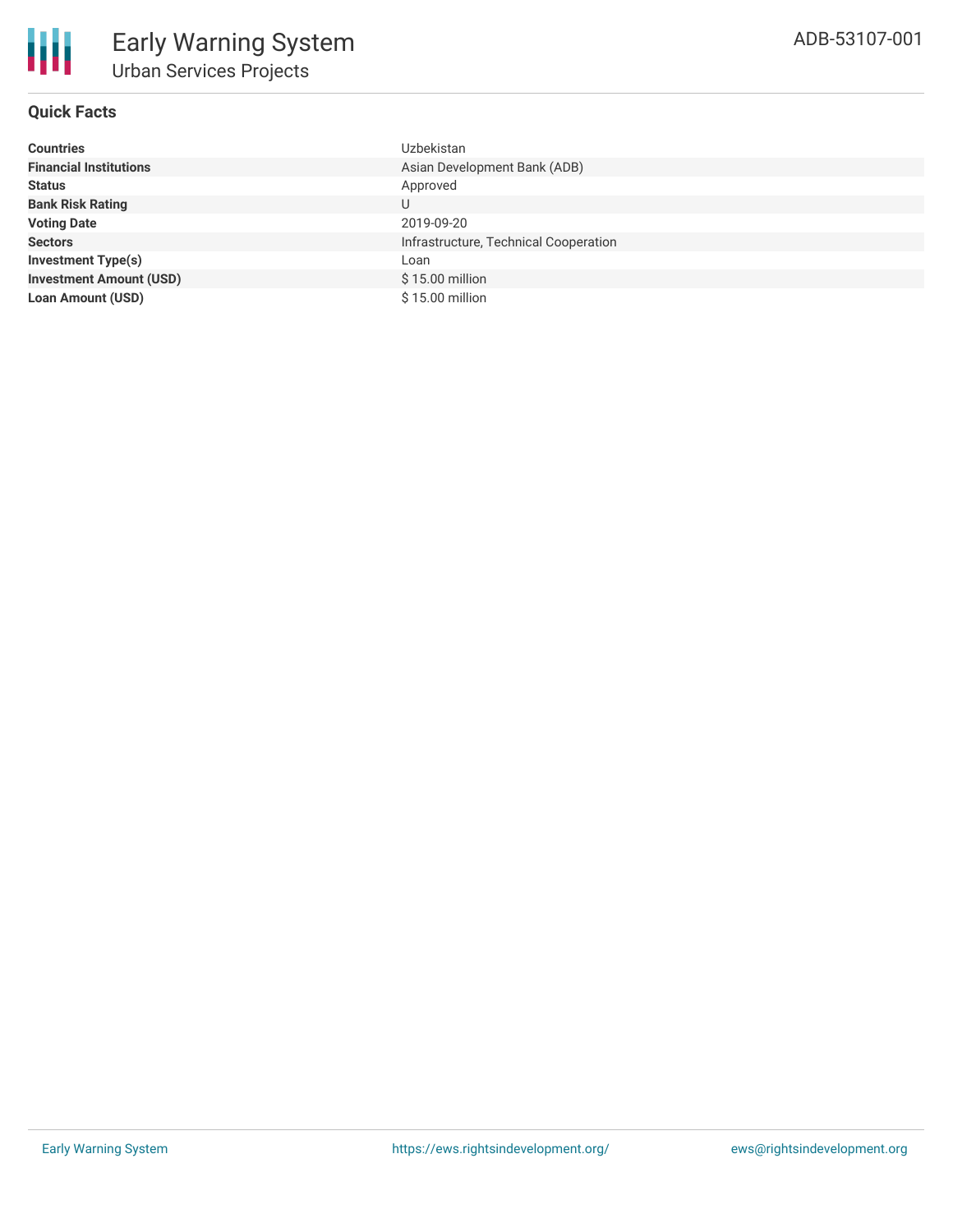

### **Project Description**

According to the Bank's website, this project will support the ability of the Uzbek government to promptly implement ADB projects by preparing and completing procurement documents and advance assessment of procurement packages before project approval. It will also strengthen the capacity of project executing and implementing agencies of each ensuing project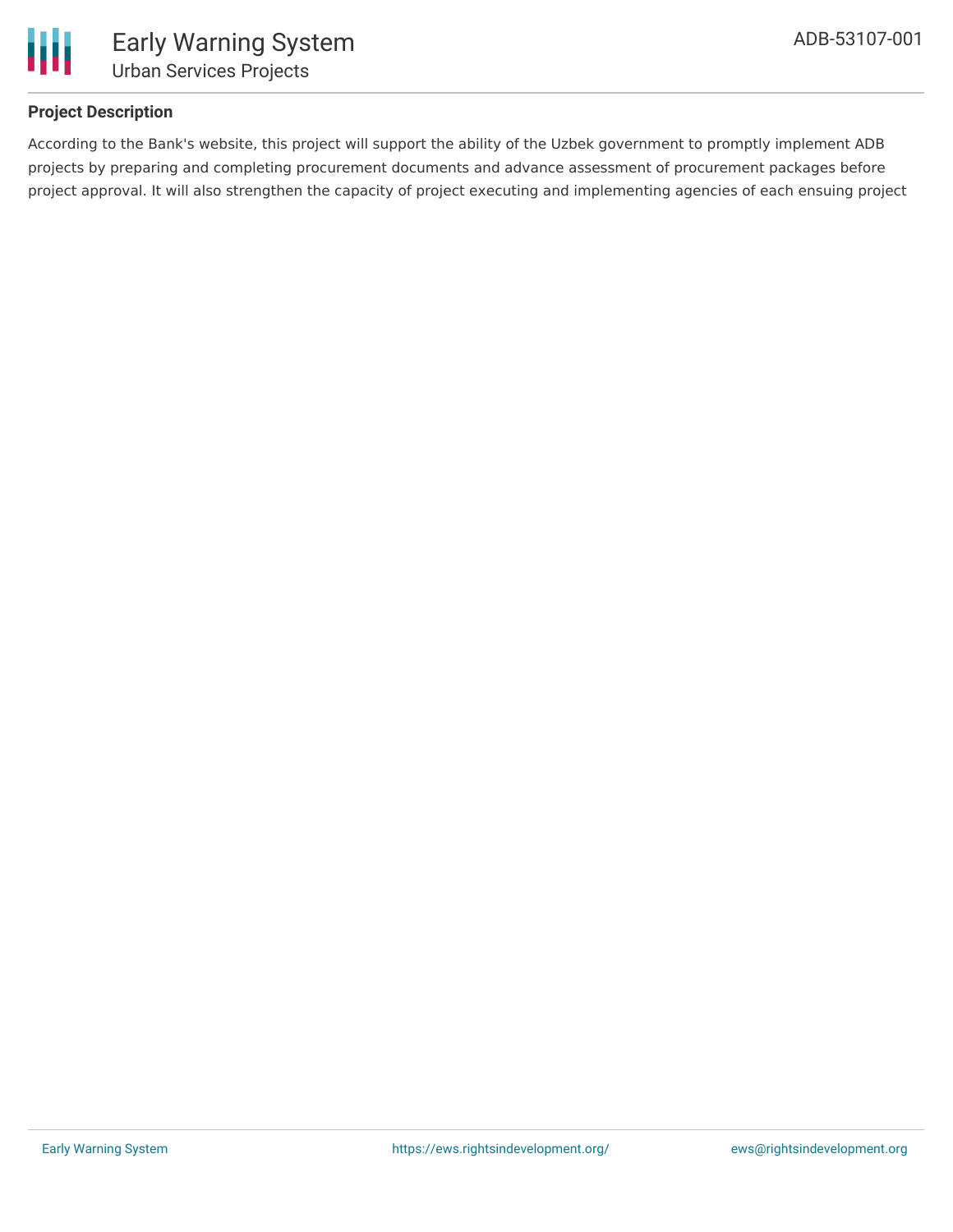#### **Investment Description**

冊

Asian Development Bank (ADB)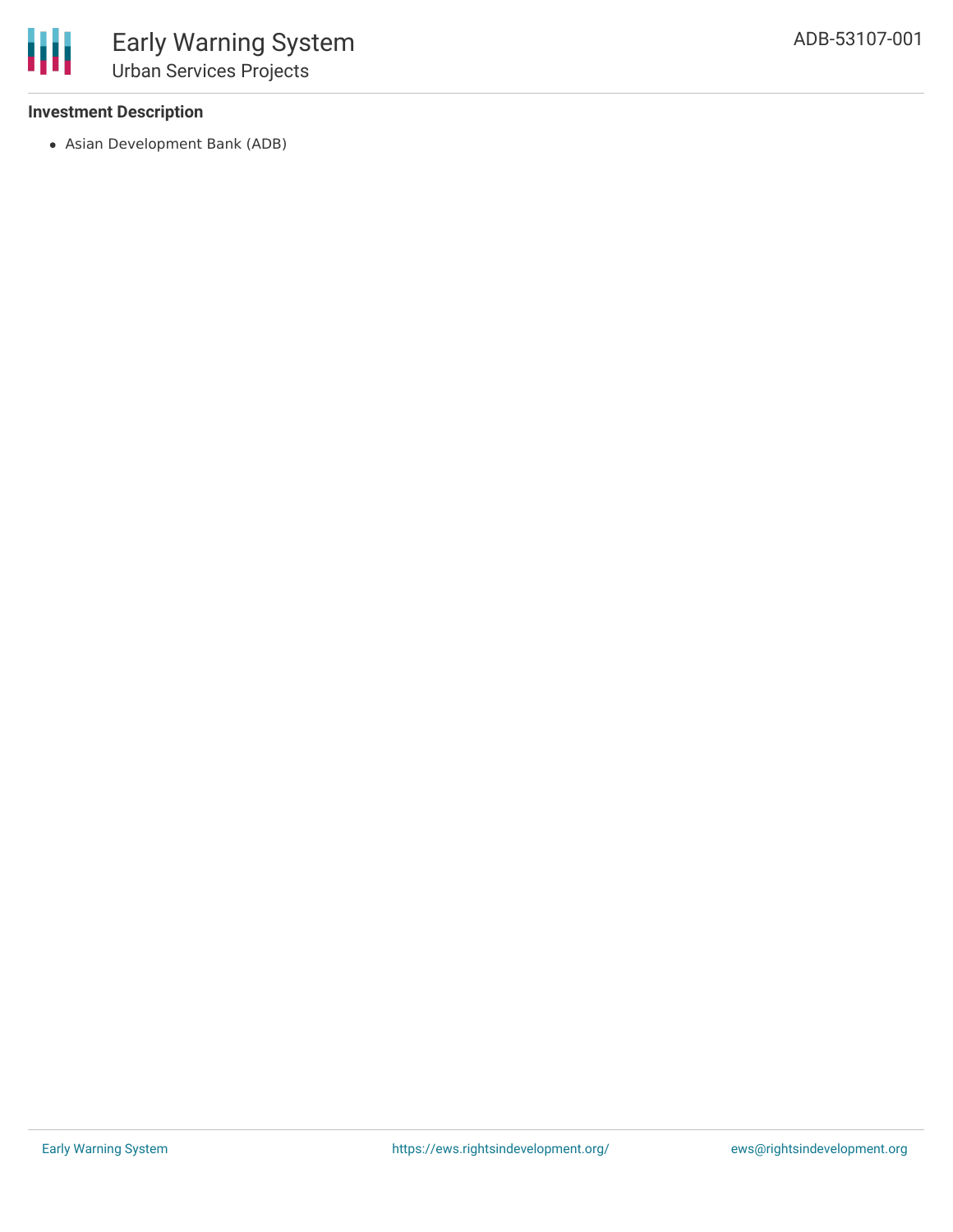## **Contact Information**

# **Agency "Kommunhizmat" (CSA) formerly Uzbekistan Communal Services Agency "Uzkommunkhizmat"**

[KOMMUNHIZMAT@GMAIL.COM](mailto:KOMMUNHIZMAT@GMAIL.COM) 1, Niyozbek Yuli Str. Tashkent 100035 Republic of Uzbekistan

## **ACCOUNTABILITY MECHANISM OF ADB**

The Accountability Mechanism is an independent complaint mechanism and fact-finding body for people who believe they are likely to be, or have been, adversely affected by an Asian Development Bank-financed project. If you submit a complaint to the Accountability Mechanism, they may investigate to assess whether the Asian Development Bank is following its own policies and procedures for preventing harm to people or the environment. You can learn more about the Accountability Mechanism and how to file a complaint at: http://www.adb.org/site/accountability-mechanism/main